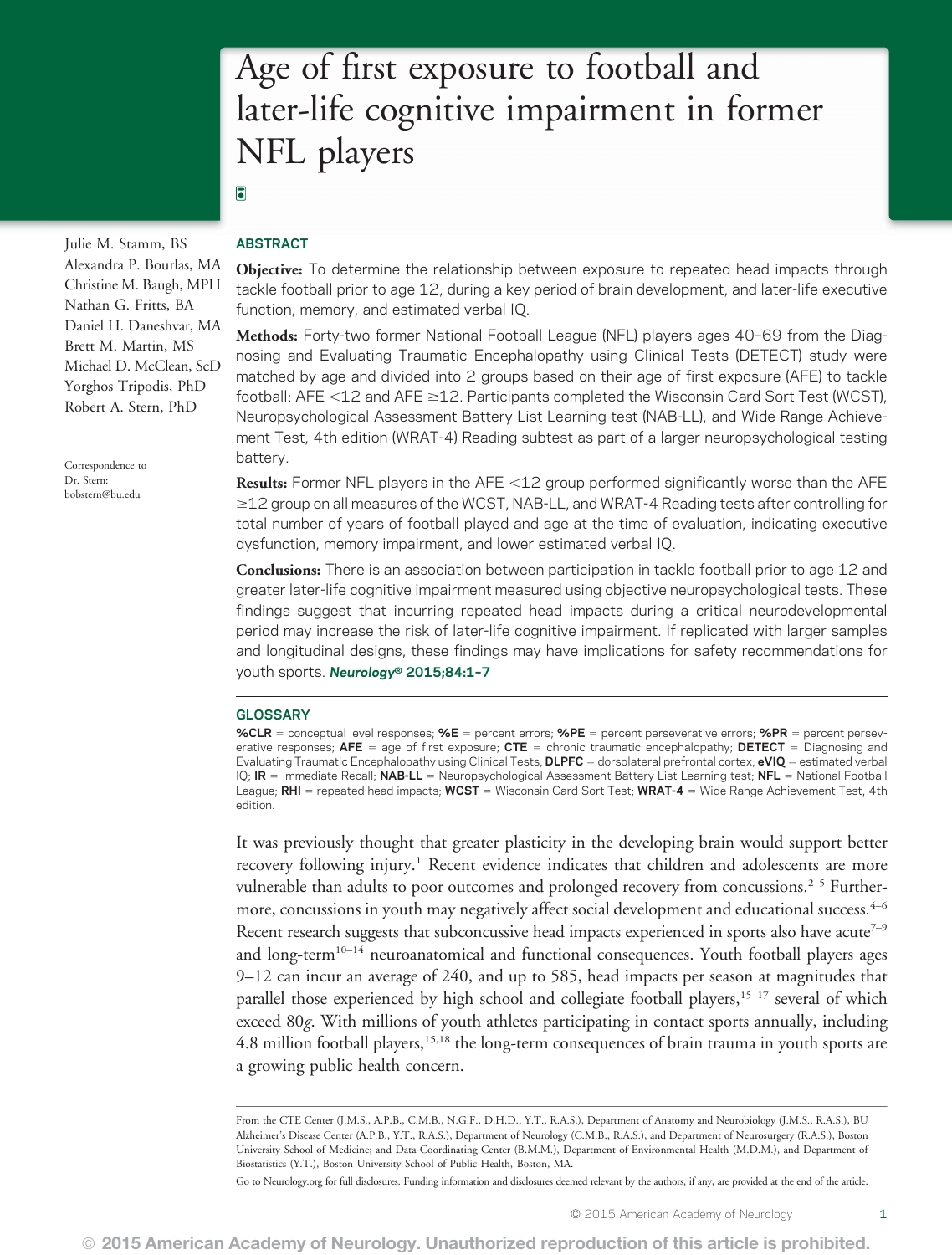The timing of key neurodevelopmental processes could contribute to windows of vulnerability to brain trauma. A critical stage of brain development occurs between ages 10 and 12.19–<sup>24</sup> However, the long-term consequences of repeated head impacts (RHI) incurred during this important neurodevelopmental period are unknown. To investigate the relationship between age of first exposure (AFE) to RHI through tackle football and later-life cognition, we evaluated 2 groups of former National Football League (NFL) players with the hypothesis that those who began playing football before age 12 would perform significantly worse on measures of executive function, memory, and premorbid estimated verbal IQ (eVIQ) than those who started playing at age 12 or older.

METHODS This research was part of Diagnosing and Evaluating Traumatic Encephalopathy using Clinical Tests (DETECT), an ongoing study aiming to develop methods for diagnosing the neurodegenerative disease chronic traumatic encephalopathy (CTE) during life. Participants undergo numerous tests, including neuroimaging, CSF protein analysis, genetic testing, neurologic and psychiatric evaluations, neuropsychological testing, and a history interview. Only neuropsychological tests and exposure-related variables and demographic information from the history interview were used in this analysis. DETECT recruitment efforts began in November 2011 and included e-mails through distribution lists of the NFL Players Association and NFL Alumni Association, presentations at NFL alumni meetings, Boston University CTE Center Web site postings, and word of mouth.

Participants. DETECT participants include former NFL players and a control group of former elite noncontact sport athletes. Controls were not included in this analysis. Inclusion criteria for the former NFL players are as follows: male, ages 40–69, played at least 2 years in the NFL and 12 years of organized football, and self-reported complaints of cognitive, behavioral, and mood symptoms for at least the last 6 months. Exclusion criteria included general MRI and lumbar puncture contraindications and history of any other diagnosed CNS disease.

Head impact exposure variables. AFE to tackle football was treated as a dichotomous variable and used to divide subjects into 2 cohorts: before age 12 (AFE  $<$  12) and age 12 or older (AFE  $\ge$ 12). Age 12 was chosen as the cutoff based on neurodevelopmental literature<sup>19–24</sup> and previous work from our center.<sup>25</sup> The duration of football play (i.e., total number of years) differed between AFE groups and was therefore used as a covariate and treated as a continuous variable.

Outcome measures. A focused set of neuropsychological outcome measures was selected from the DETECT test battery for this preliminary study in order to reduce the likelihood of type I error. The measures were selected based on a priori hypotheses regarding primary functional areas expected to be impaired in CTE14,26 and neurodevelopmental literature.19–<sup>24</sup> Each test is described briefly here; detailed administration and interpretation guidelines are described by Strauss et al.<sup>27</sup>

Wisconsin Card Sort Test. The Wisconsin Card Sort Test (WCST) is a widely used measure of multiple aspects of executive function, including shifting cognitive set, response inhibition, perseveration, and strategic planning.27 A 128-card computerized form was used in this study.<sup>28</sup> WCST scores analyzed include percent errors (%E), percent perseverative responses (%PR), percent perseverative errors (%PE), percent nonperseverative errors (%NPE), and percent conceptual level responses (%CLR).

Neuropsychological Assessment Battery List Learning test. The Neuropsychological Assessment Battery List Learning test (NAB-LL) is a measure of verbal episodic memory that is sensitive to impairment due to both neurodegenerative disease<sup>29</sup> and traumatic brain injury.30 To evaluate different aspects of learning and memory, 3 NAB-LL variables were used: Immediate Recall (IR), Short Delay Recall, and Long Delay Recall.

Wide Range Achievement Test, 4th edition, Reading subtest. The Wide Range Achievement Test, 4th edition (WRAT-4)31 Reading subtest is a word pronunciation test commonly used to measure premorbid eVIQ.<sup>27,31</sup>

**Statistical analysis.** Raw scores were converted to  $T$  scores for all WCST and NAB-LL measures based on each test's demographically corrected normative data. WRAT-4 Reading raw scores were converted to age-corrected standard scores. Paired-sample t tests were conducted for unadjusted betweengroup comparisons. A mixed-effects linear model was used to determine the adjusted effect of AFE to tackle football on all outcome measures. This model adjusted for duration of play and education as well as for correlations within the agematched pairs, between outcomes from the same subject, and between outcomes of the same test for the WCST and NAB-LL in order to account for possible inflation of type I error. To ensure internal validity and further control for type I error at  $\alpha =$ 0.05, bootstrap analysis was conducted on 1,000 replicates. All analyses were conducted using SAS 9.3.

Standard protocol approvals, registrations, and patient consents. All study procedures were approved by the Boston University Medical Center Institutional Review Board. Subjects provided written informed consent prior to participation.

RESULTS Demographic information and athletic history are described in table 1. Seventy-four former NFL players from DETECT were eligible for this analysis. Age differed significantly between groups when all subjects were divided by AFE to tackle football (AFE  $<$  12 mean = 50.4 years, SD = 6.5; AFE  $\ge$ 12 mean = 57.5 years, SD = 7.7;  $p$  < 0.001). To account for this, subjects were matched a priori by age such that one subject from the AFE  $\leq$ 12 group was paired with a subject of the same age from the AFE  $\geq$  12 group. Of the 74 eligible participants, 42 subjects (age range 41–65 years) could be randomly matched by age (within 2 years), with 21 subjects in each AFE group. The AFE to tackle football ranged from age 7 to age 17. Duration of football play differed significantly between groups.

Mean outcomes scores from paired-sample  $t$  tests are shown in table 2. Due to uncompleted tests, 19 pairs of subjects were examined for the WCST; 21 pairs were examined for all other measures. Mean scores for the WCST %E, %PR, %PE, and %CLR;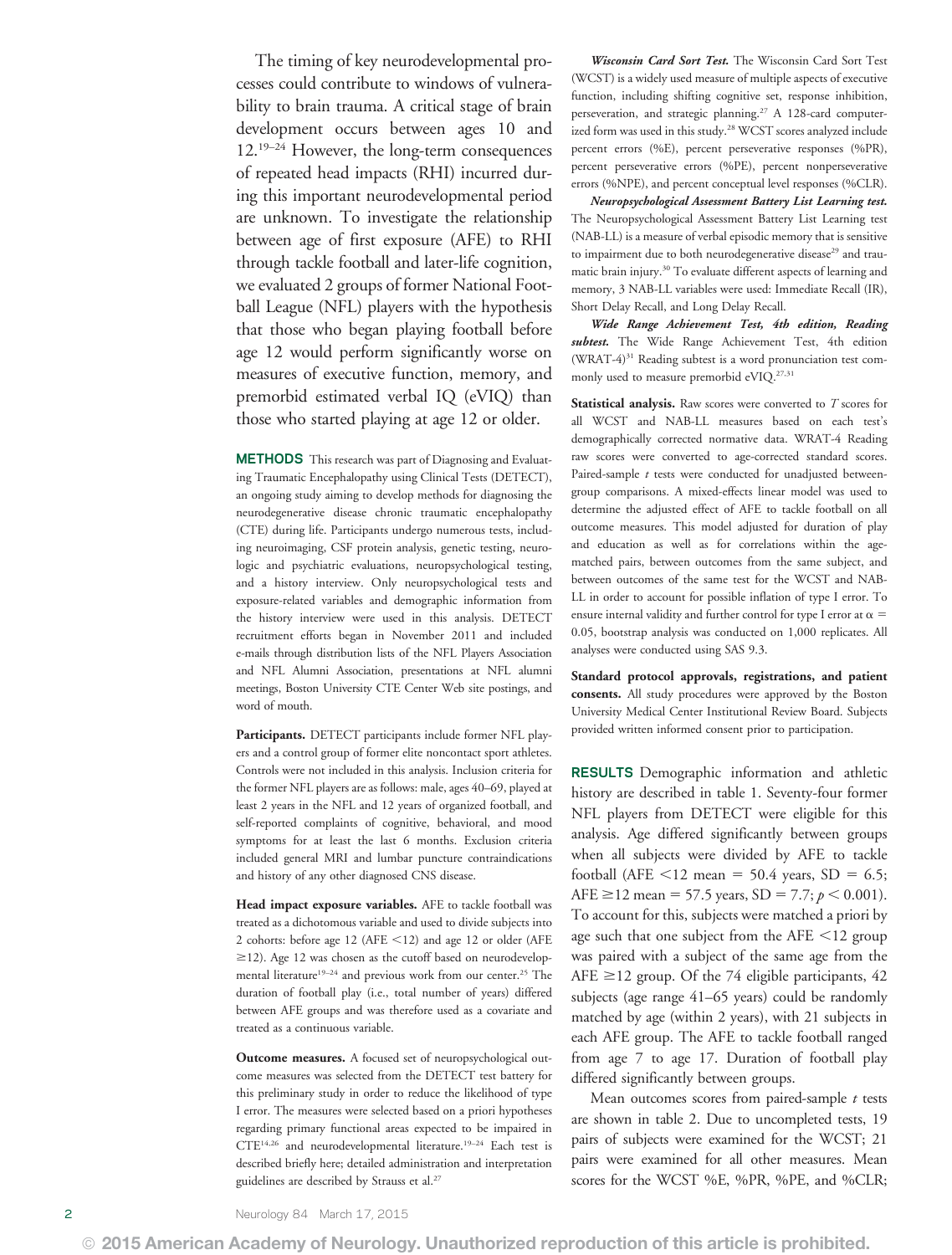| Table 1<br>Demographics                          |                       |                         |              |                    |
|--------------------------------------------------|-----------------------|-------------------------|--------------|--------------------|
|                                                  | $AFE < 12$ y (n = 21) | $AFE \ge 12$ y (n = 21) | T value      | p Value            |
| Age, y, mean (SE)                                | 51.95 (1.33)          | 52.33 (1.33)            | $-0.20$      | 0.840              |
| Education, y, mean (SE)                          | 16.62 (0.23)          | 16.38 (0.20)            | 0.77         | 0.444              |
| Diagnosis of learning disabilities, n (%)        | 3(15.79)              | 0(0.00)                 |              | 0.098 <sup>a</sup> |
| African American, n (%)                          | 6 (28.57)             | 12 (57.74)              | 3.50         | 0.061 <sup>b</sup> |
| AFE to football, y, mean (SE)                    | 9.00(0.28)            | 14.07 (0.30)            | $-12.41$     | < 0.001            |
| Duration of football play, y, mean (SE)          | 19.95 (0.74)          | 17.52 (0.75)            | 2.31         | 0.026              |
| Duration of play in the NFL, y, mean (SE)        | 7.02(0.55)            | 8.67(0.67)              | $-1.91$      | 0.063              |
| Total no. of concussions, <sup>c</sup> mean (SE) | 392.00 (145.40)       | 370.30 (234.90)         | 0.08         | 0.938              |
| Primary position group, n (%)                    |                       |                         | 6.95         | 0.164 <sup>b</sup> |
| Offensive line                                   | 3(14.29)              | 9(42.86)                |              |                    |
| Running back                                     | 1(4.76)               | 1(4.76)                 |              |                    |
| <b>Tight end</b>                                 | 1(4.76)               | 1(4.76)                 |              |                    |
| Defensive line                                   | 2(9.52)               | 4(19.05)                |              |                    |
| Linebacker                                       | 8 (38.10)             | 3(14.29)                |              |                    |
| Defensive back                                   | 6 (28.57)             | 3(14.29)                |              |                    |
| Played other contact sport, n (%)                | 6(28.57)              | 7(33.33)                | 0.11         | 0.739 <sup>b</sup> |
| Use of performance-enhancing drugs, n (%)        | 5(26.32)              | 2(10.00)                |              | $0.405^{\rm a}$    |
| Use of alcohol, n (%)                            | 12 (57.14)            | 13 (61.90)              | 0.010        | 0.753 <sup>b</sup> |
| Use of illicit drugs, n (%)                      | 12 (57.14)            | 13 (61.90)              | 0.010        | 0.753 <sup>b</sup> |
| Hypertension, n (%)                              | 10 (47.61)            | 10 (47.61)              | $\mathsf{O}$ | 1.000 <sup>b</sup> |
| High cholesterol, n (%)                          | 8 (38.10)             | 13 (61.90)              | 2.381        | 0.123 <sup>b</sup> |
| Heart disease, n (%)                             | 1(4.76)               | 1(4.76)                 |              | 1.000 <sup>a</sup> |
| Diabetes, n (%)                                  | 1(4.76)               | 2(9.52)                 |              | 0.520 <sup>a</sup> |
|                                                  |                       |                         |              |                    |

Abbreviations:  $AFE = age$  of first exposure;  $NFL = National Football League$ .

<sup>a</sup> Fisher exact test.  $\frac{b}{\chi^2}$  test.

 $\degree$  After being given a modern definition of concussion.<sup>40</sup>

NAB-LL IR; and WRAT-4 Reading differed significantly between groups. The AFE  $<$  12 group had significantly lower scores than the AFE  $\geq$  12 group on all outcomes, indicating poorer performance. Results from the mixed-effects linear model and bootstrap analyses are presented in table 3. After controlling for education, duration of play, and multidimensional correlations between tests and within subjects, all measures of the WCST, NAB-LL, and WRAT-4 Reading tests differed significantly between groups, with the  $AFE < 12$  group performing significantly worse than the AFE  $\geq$  12 group. These differences remained significant following bootstrap analysis.

**DISCUSSION** The objective of this study was to evaluate the relationship between AFE to RHI through tackle football and later-life cognitive function. We found that former NFL players in the AFE  $\lt 12$  group demonstrated significantly greater impairment on objective measures of executive functioning, immediate

and delayed recall, and eVIQ than those in the AFE  $\geq$ 12 group. These results are consistent with preliminary work by our group indicating that former football players of all levels with an AFE  $<$  12 selfreported significantly worse executive function, depression, and apathy than those with an AFE  $\geq$ 12.<sup>25</sup> The results of this study suggest that sustaining RHI during critical periods of brain maturation could alter neurodevelopmental trajectories, leading to later-life cognitive impairments.

The relationship between AFE to tackle football and later-life executive dysfunction, memory impairment, and lower eVIQ remained significant, and for some variables became significant, after adjusting for duration of football play and education. Although the difference did not reach significance, it is noteworthy that the AFE  $<$  12 group played an average of 2 fewer years in the NFL than the AFE  $\geq$ 12 group. Longer duration of NFL play could have been expected to contribute to poorer cognitive performance in the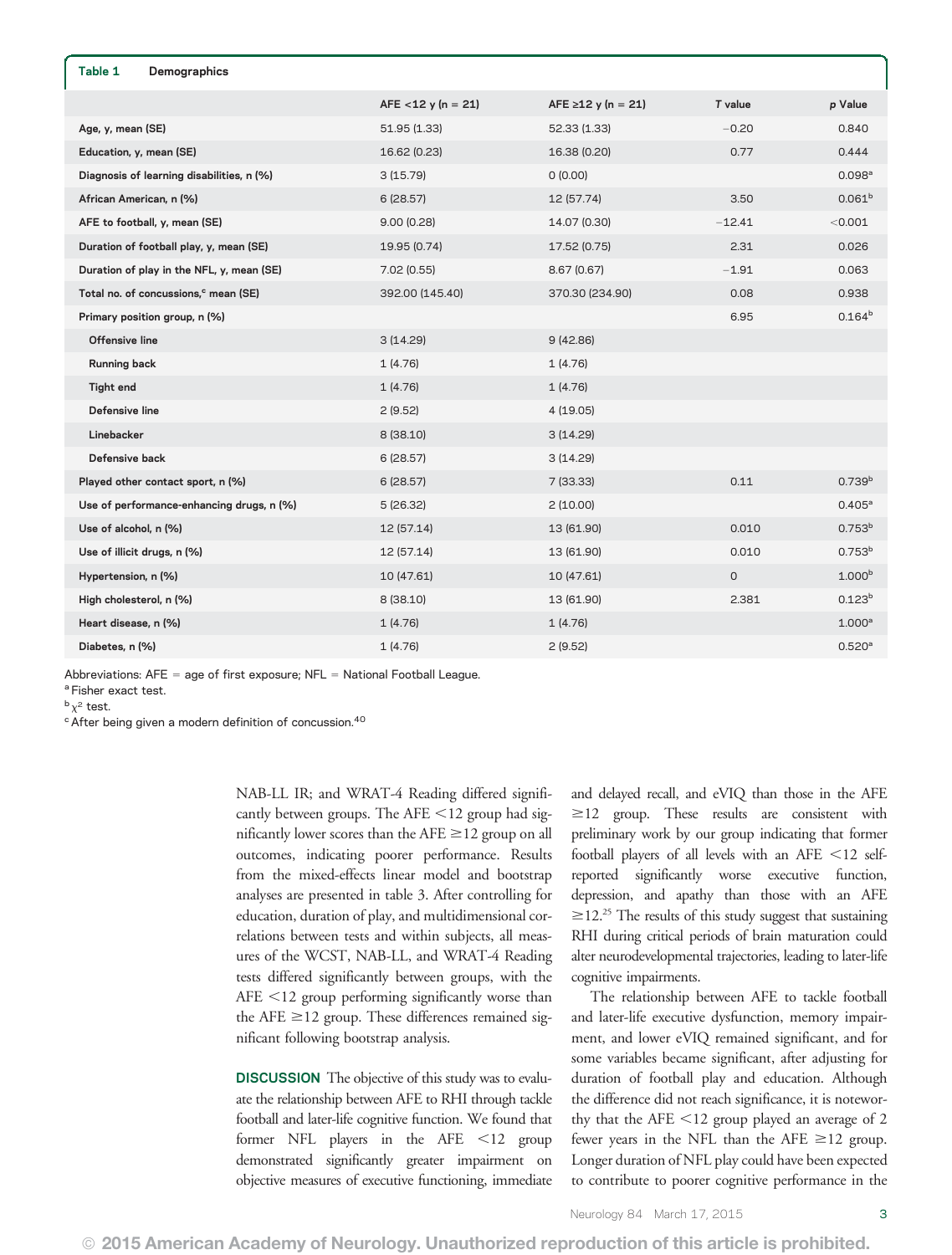Table 2 Unadjusted group differences for outcomes

|                                           | Mean (SE)           |                       |         |           |  |
|-------------------------------------------|---------------------|-----------------------|---------|-----------|--|
| Outcomes                                  | $AFE < 12 (n = 21)$ | $AFE \ge 12 (n = 21)$ | T value | p Value   |  |
| <b>WRAT-4 Reading standard score</b>      | 93.35 (2.01)        | 101.90 (2.90)         | $-2.40$ | 0.021     |  |
| WCST % errors T score                     | 36.11(2.11)         | 43.63 (2.55)          | $-2.28$ | 0.029     |  |
| WCST % perseverative responses T score    | 37.58 (1.75)        | 45.16 (2.08)          | $-2.79$ | 0.009     |  |
| WCST % perseverative errors T score       | 37.16 (1.75)        | 45.16 (2.23)          | $-2.90$ | 0.006     |  |
| WCST % nonperseverative errors T score    | 37.21 (2.23)        | 43.16 (2.51)          | $-1.77$ | 0.085     |  |
| WCST % conceptual level responses T score | 36.21 (2.15)        | 43.47 (2.66)          | $-2.12$ | 0.041     |  |
| NAB-LL immediate recall T score           | 40.43 (1.22)        | 46.81 (2.04)          | $-2.68$ | $0.011^a$ |  |
| NAB-LL short delay T score                | 44.24 (2.58)        | 48.71 (3.20)          | $-1.09$ | 0.283     |  |
| NAB-LL long delay T score                 | 40.81 (2.95)        | 43.29 (3.50)          | $-0.54$ | 0.592     |  |
|                                           |                     |                       |         |           |  |

Abbreviations: AFE = age of first exposure; NAB-LL = Neuropsychological Assessment Battery List Learning test; WCST = Wisconsin Card Sort Test; WRAT-4  $=$  Wide Range Achievement Test, 4th edition.

<sup>a</sup> Satterthwaite approximation.

 $AFE \geq 12$  group. However, despite playing fewer years in the NFL, the AFE  $<$  12 group performed worse on all measures.

The disruption of key neurodevelopmental processes by RHI may be the underlying cause of the results of this study. A period of peak myelination rates and increased cerebral blood flow, which has been shown to predict rapid neurodevelopmental periods, occurs between ages 10 and 12.5,19 In males, peak cortical thickness in the frontal and parietal cortices<sup>20</sup> and peak amygdalar and hippocampal volume are reached during this same preadolescent period.<sup>22</sup> At the onset of puberty, occurring around age 12 in males, volumes in these regions begin to decrease due to synaptic pruning, allowing for more efficient information processing.32 RHI incurred around the time of peak volume and early synaptic pruning in the hippocampus could alter the course of hippocampal development, contributing to the later-life memory impairments observed in this study.

The findings of this study are consistent with research demonstrating that children and adolescents are more susceptible to prolonged recovery and poor outcomes from concussions. Reduced intelligence has been reported following concussions in children.<sup>4-6</sup> While the rate of intellectual development may return to normal following pediatric brain injury, the loss of normal development time during recovery may cause the injured child to fall behind and never return to the levels of his or her uninjured peers.<sup>5,6</sup> Children may appear to fully recover from concussions due to functional compensatory mechanisms despite a lack of neuronal recovery.5 Prefrontal cortical regions, including the dorsolateral prefrontal cortex (DLPFC),

| Table 3<br>Group differences for outcomes adjusted for age and duration of football play |                                 |           |         |         |                               |         |  |  |
|------------------------------------------------------------------------------------------|---------------------------------|-----------|---------|---------|-------------------------------|---------|--|--|
|                                                                                          | Mixed-effect linear model       |           |         |         | <b>Bootstrapped estimates</b> |         |  |  |
| <b>Outcomes</b>                                                                          | Difference (AFE ≥12 to AFE <12) | Pooled SE | T value | p Value | Estimate, SE                  | p Value |  |  |
| <b>WRAT-4 Reading standard score</b>                                                     | 9.25                            | 3.17      | 2.92    | 0.004   | 3.66                          | 0.011   |  |  |
| <b>WCST % errors T score</b>                                                             | 8.89                            | 3.17      | 2.80    | 0.005   | 2.99                          | 0.004   |  |  |
| WCST % perseverative responses T score                                                   | 8.76                            | 3.17      | 2.76    | 0.006   | 2.53                          | < 0.001 |  |  |
| WCST % perseverative errors T score                                                      | 9.53                            | 3.17      | 3.01    | 0.003   | 2.57                          | < 0.001 |  |  |
| WCST % nonperseverative errors T score                                                   | 7.33                            | 3.17      | 2.31    | 0.021   | 3.22                          | 0.028   |  |  |
| WCST % conceptual level responses T score                                                | 8.78                            | 3.17      | 2.77    | 0.006   | 3.09                          | 0.006   |  |  |
| NAB-LL immediate recall T score                                                          | 7.96                            | 3.10      | 2.57    | 0.011   | 2.17                          | < 0.001 |  |  |
| NAB-LL short delay T score                                                               | 8.18                            | 3.10      | 2.64    | 0.009   | 3.76                          | 0.023   |  |  |
| NAB-LL long delay T score                                                                | 9.09                            | 3.10      | 2.93    | 0.004   | 3.87                          | 0.015   |  |  |

Abbreviations: AFE = age of first exposure; NAB-LL = Neuropsychological Assessment Battery List Learning test; WCST = Wisconsin Card Sort Test;  $WRAT-4 = Wide Range$  Achievement Test, 4th edition.

© 2015 American Academy of Neurology. Unauthorized reproduction of this article is prohibited.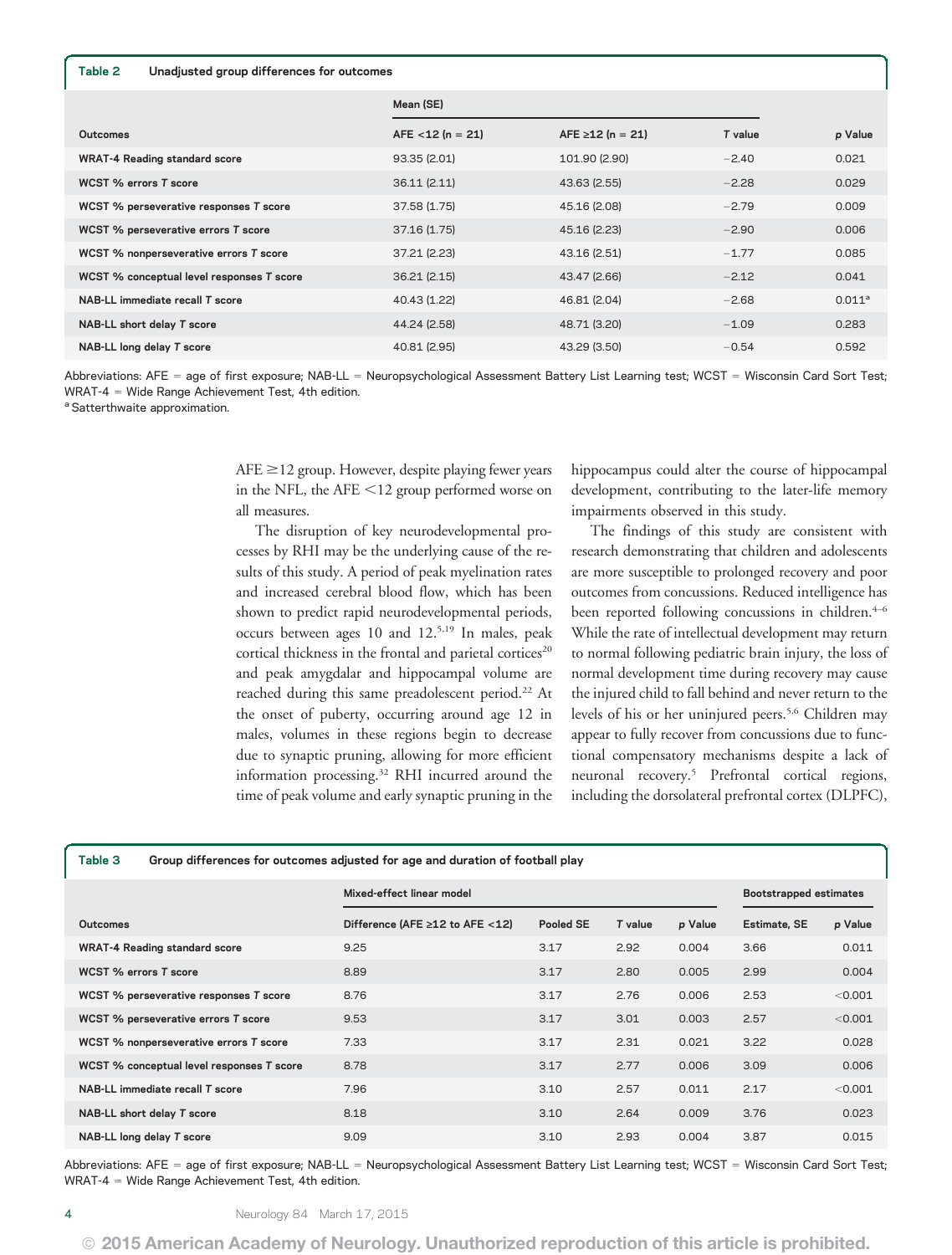continue to develop into the early 20s and are critical for executive functioning and intelligence.<sup>24,33</sup> Studies have reported changes in DLPFC activation following both acute concussive injury $34$  and prolonged exposure to RHI.<sup>9</sup> Functional impairments resulting from RHI occurring in childhood may not become apparent until early adulthood when environmental demands increase but cognitive skills associated with later-maturing regions fail to properly develop. These mechanisms could explain the executive dysfunction displayed on the WCST and lower WRAT-4 Reading scores in the AFE  $<$ 12 group.

Brain trauma as an environmental factor may play a larger role in neurodevelopmental processes in children than in adolescents and adults. The influence of environmental vs genetic factors on brain structure and function evolves over childhood and adolescence.<sup>35,36</sup> Lenroot et al.<sup>36</sup> used the same age cutoff as this study to examine the heritability of cortical thickness. They found that cortical thickness of later-developing brain regions, including the DLPFC, was heritable in the older group, but environmental factors had a greater influence than genetics in these regions in the group under age 12. Cortical growth trajectories in children and adolescents have been associated with intelligence,<sup>24</sup> and the influence of environmental factors on intelligence has also been shown to give way to genetic influence at age 12.35 RHI may influence neurodevelopment of some brain regions more in those younger than age 12 due to the strong environmental influence prior to that age.

Youth football players may incur hundreds of subconcussive head impacts each season.<sup>15,16</sup> Recent neuroimaging research has identified altered white matter structural integrity and functional changes postseason compared to preseason baseline measures in college ice hockey<sup>8</sup> and college and high school football players.7,9 One study found that these changes persisted through 6 months of noncontact rest.<sup>7</sup> RHI has also been associated with long-term consequences, including CTE.14 Although executive dysfunction and memory impairment are common CTE symptoms,14,26 our results do not suggest that the participants in our study have or will develop CTE. The neurobiological consequences of RHI on neurodevelopmental trajectories may differ from the pathogenesis and progression of CTE, leading to functionally similar but neuropathologically distinct outcomes. Further research is needed to determine whether incurring RHI during periods of neurodevelopmental vulnerability may contribute to the neuropathogenetic cascade leading to the tauopathy of CTE.

The WRAT-4 Reading subtest is frequently used to measure premorbid eVIQ in studies of neurodegenerative disease.<sup>37</sup> However, scores on this and similar word pronunciation tests have been associated with delayed memory performance and dementia scores in other neurodegenerative diseases, 37,38 leading to an underestimation of premorbid intelligence. Furthermore, research suggests that declines in intelligence may persist following concussion.<sup>4-6</sup> However, the impact of RHI on intelligence has yet to be elucidated. Several other factors can influence performance on the WRAT-4 Reading subtest, including quality of education, race, cultural experience, and socioeconomic status.<sup>39</sup> Although race was not significantly different between groups, there were 6 more African American participants in the AFE  $\geq$ 12 group, suggesting that lower WRAT-4 Reading scores in the AFE  $\leq 12$  group were not driven by racerelated differences. However, socioeconomic status and acculturation information was unavailable for this cohort and should be examined in future research. Due to the variety of factors that could influence WRAT-4 Reading scores in this population, this measure was not included as a covariate when analyzing other outcomes. Incurring RHI through football before age 12 could negatively affect intellectual development, resulting in differences in knowledge acquisition abilities and lower later-life IQ. However, it is unclear whether the results of this study are due to exposure to RHI during critical neurodevelopmental stages, later-life acquired memory impairment from possible neurodegenerative disease, premorbid intelligence differences unrelated to RHI exposure, or other demographic factors. Moreover, it is possible that children with lower verbal abilities are drawn to playing football at an earlier age. Future longitudinal studies beginning prior to the start of football participation in youth and using more comprehensive measures of intelligence are needed in order to determine the relationship between RHI in youth and intelligence.

Although this study found an association between participation in tackle football before age 12 and later-life cognitive deficits, this does not suggest that incurring RHI at age 12 or older is safe or free from long-term consequences. Although the AFE  $\leq 12$ group performed significantly worse, the AFE  $\geq$ 12 group still scored below average on several WCST and NAB-LL measures. There are likely other factors, such as aspects of exposure (e.g., type, frequency, and severity), genetics, or other health-related issues, that could influence the risk of later-life consequences.

There are several important limitations to address in this study. While the study of former NFL players allows for investigation of a group with high exposure to RHI, the results may not be generalizable to other groups. The nature and number of head impacts incurred in other youth sports, including hockey and soccer, may differ from those incurred in youth football and may affect neurodevelopmental processes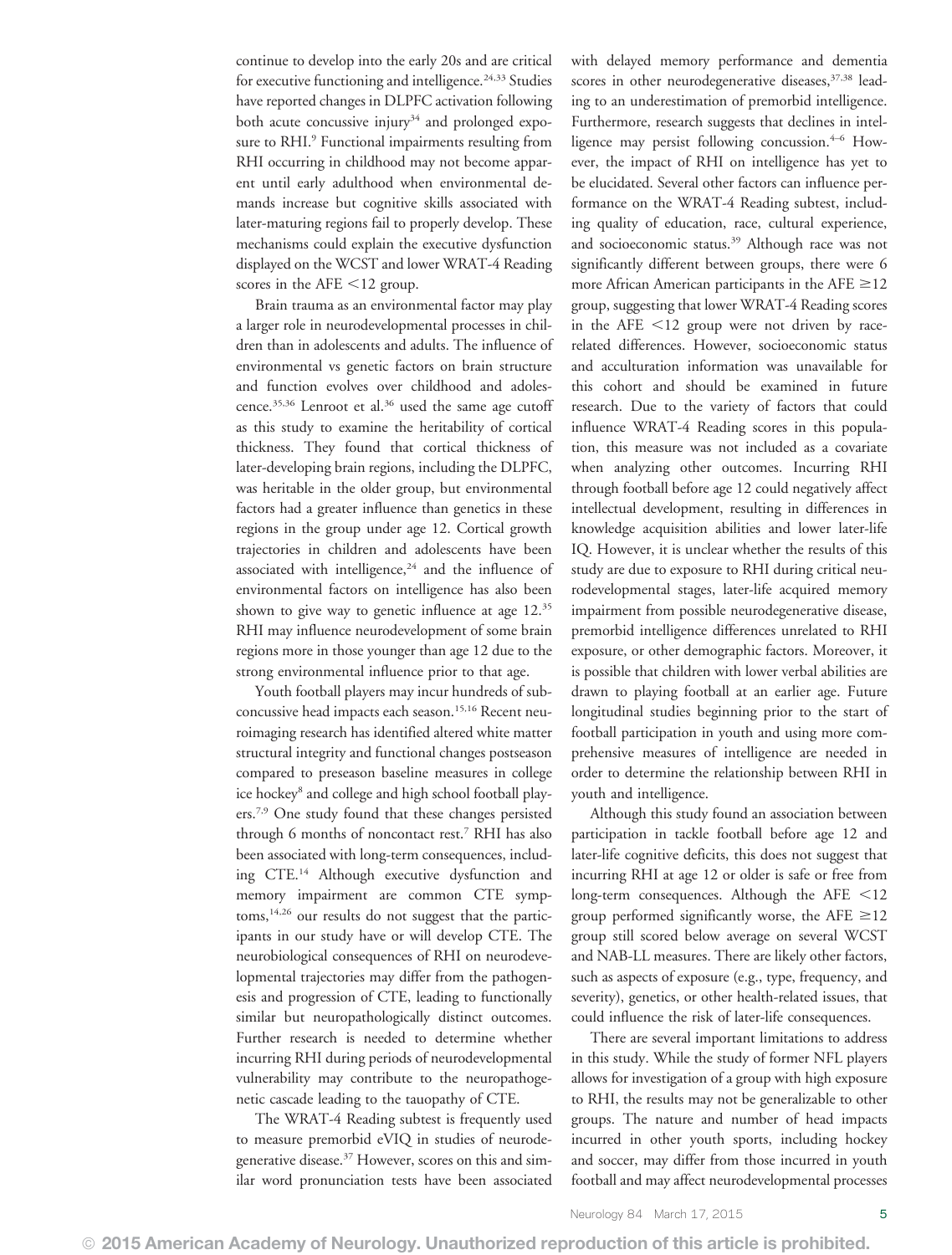differently. Furthermore, timing of brain development stages and milestones differs between males and females.20,22 Future studies should investigate the later-life effects of RHI from other youth contact sports and in female athletes. Total exposure to RHI cannot be definitively determined retrospectively within this cohort; however, we used years of football play as a proxy for total exposure. The use of helmet accelerometer technology will make it possible to obtain a better estimate of total exposure in future studies. In addition, fewer opportunities to participate in youth football before age 12 were available to the older participants in this study, causing the AFE  $\geq$ 12 group to be significantly older than the  $AFE < 12$  group in the DETECT cohort. Simply adjusting for age would not have accounted for erarelated differences in the style of football the participants played. Therefore, we used age-matched pairs in this study, which greatly reduced the sample size. The cross-sectional study design does not allow for the determination of causality between early-life exposure to RHI and later-life impairments, and the age range of participants limits the generalizability to older individuals. Future research would benefit from longitudinal designs with larger sample sizes beginning at younger ages.

It is possible that participants in this study were motivated to perform poorly on neuropsychological testing due to outside influences, such as litigation against the NFL. If this were the case, we would not expect to find a difference between groups based on AFE to football as we did in this study. It is also noteworthy that we found objective differences between AFE groups despite the fact that all participants reported behavioral and cognitive difficulties in order to be included in this study. This potential limitation may be addressed by eliminating inclusion criteria requiring self-report of symptoms in future research.

Increased awareness about the long-term effects of brain trauma has led to rule changes in sports at all levels. While these changes may be effective in minimizing RHI in youth sports,<sup>15</sup> empirical data are necessary to guide these rule changes with regard to AFE and other modifiable risk factors. More evidence is needed to assist stakeholders, including legislators, league officials, health care providers, coaches, parents, and athletes, in decision-making when considering the potential detrimental effects of exposure to RHI relative to the countless benefits of participation in youth sports.

#### AUTHOR CONTRIBUTIONS

Ms. Stamm is the primary author. She was responsible for drafting the manuscript and interpretation of the data and participated in data acquisition and analysis. Ms. Bourlas participated in data acquisition and drafting and revising the manuscript. Ms. Baugh participated in revising the manuscript, acquisition of data, and study design. Mr. Fritts participated in drafting the manuscript and acquisition of data. Mr. Daneshvar participated in revising the manuscript and study design. Mr. Martin participated in data management and analysis for this study. Dr. McClean participated in revising the manuscript and interpreting the data. Dr. Tripodis conducted the statistical analysis and participated in interpretation of the data. Dr. Stern is the principal and corresponding author. He was responsible for study concept and design, revising the manuscript, and analysis and interpretation of data. He also played a role in obtaining funding.

#### ACKNOWLEDGMENT

The authors gratefully acknowledge David Riley and Clifford Robbins for their assistance with data acquisition, as well as Jane Pleskunas for her assistance with data analysis. They also extend their appreciation to the study participants who make this work possible.

### STUDY FUNDING

Supported by NIH (R01 NS 078337; F31 NS 081957; P30 AG13846; UL1-TR000157), and participant travel funded by gifts from JetBlue Airlines, the National Football League (NFL), and the NFL Players Association.

#### **DISCLOSURE**

J. Stamm is funded by NIH Grant F31 NS 081957. A. Bourlas, C. Baugh, N. Fritts, D. Daneshvar, B. Martin, M. McClean, and Y. Tripodis report no disclosures relevant to the manuscript. R. Stern is funded by NIH grants R01 NS078337, R01 CA129769, P30 AG13846, U01 AG10483, and U01 AG015477; and has received research support from Sports Legacy Institute, the Alzheimer's Association, the National Operating Committee on Standards for Athletic Equipment, Avid Radiopharmaceuticals, Eli Lilly, Eisai Pharmaceuticals, Janssen Alzheimer's Immunotherapy, Pfizer, and Medivation. He is a paid consultant to Athena Diagnostics and serves as an expert advisor to attorneys for cases pertaining to the long-term consequences of repetitive brain trauma. He receives royalties from Psychological Assessment Resources for the publication of neuropsychological tests. Go to [Neurology.org](http://neurology.org/) for full disclosures.

Received September 5, 2014. Accepted in final form November 12, 2014.

#### **REFERENCES**

- 1. Schneider GE. Is it really better to have your brain lesion early? A revision of the "Kennard principle". Neuropsychologia 1979;17:557–583.
- 2. Giza CC, Griesbach GS, Hovda DA. Experience-dependent behavioral plasticity is disturbed following traumatic injury to the immature brain. Behav Brain Res 2005;157: 11–22.
- 3. Zuckerman SL, Lee YM, Odom MJ, Solomon GS, Forbes JA, Sills AK. Recovery from sports-related concussion: days to return to neurocognitive baseline in adolescents versus young adults. Surg Neurol Int 2012; 3:130.
- 4. Moser RS, Schatz P, Jordan BD. Prolonged effects of concussion in high school athletes. Neurosurgery 2005;57: 300–306.
- 5. Anderson V, Spencer-Smith M, Wood A. Do children really recover better? Neurobehavioural plasticity after early brain insult. Brain 2011;134:2197–2221.
- 6. Anderson V, Catroppa C, Morse S, Haritou F, Rosenfeld JV. Intellectual outcome from preschool traumatic brain injury: a 5-year prospective, longitudinal study. Pediatrics 2009;124:e1064–e1071.
- 7. Bazarian JJ, Zhu T, Zhong J, et al. Persistent, long-term cerebral white matter changes after sports-related repetitive head impacts. PLoS One 2014;9:e94734.